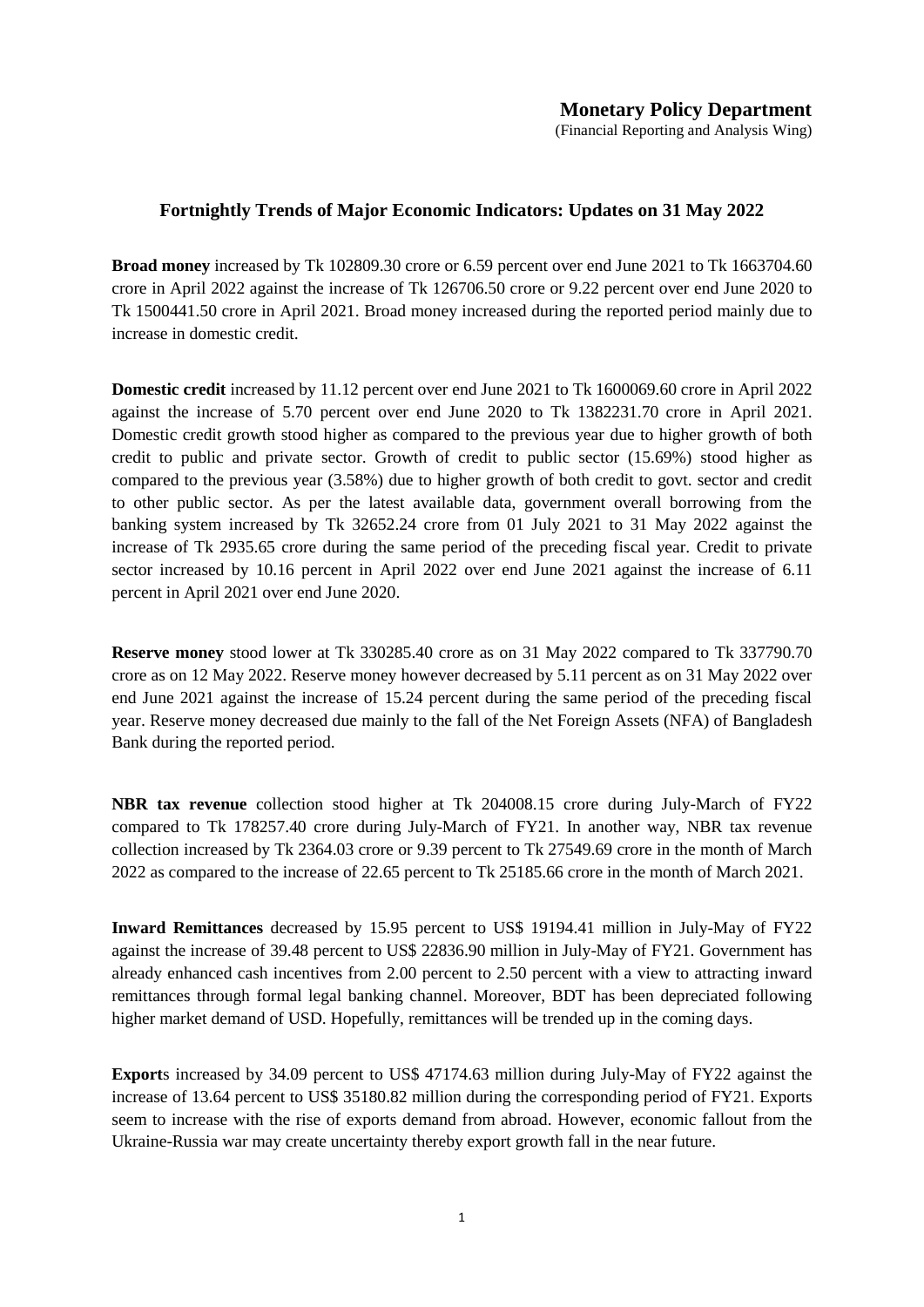**Current account balance** recorded a deficit of US\$ 15317.00 million in July-April of FY22 against the deficit of US\$ 1653.00 million in July-April of FY21. Current account balance is in deficit mainly for the larger deficit in trade balance which means import is higher than export; and lower workers' remittances.

The **foreign exchange reserves** of BB stood at US\$ 42.20 billion as on 31 May 2022 which was US\$ 44.96 billion as on 31 May 2021. As per latest available data, foreign exchange reserves of BB stood at US\$ 41.75 billion as on 07 June 2022.

**Inflation** on twelve-month average basis (Base: FY2005-06=100) increased to 5.81 percent in April 2022 from 5.75 percent in March 2022. Point to point general inflation also increased to 6.29 percent in April 2022 from 6.22 percent in March 2022. Inflation has been showing uptrend since July 2021 due to higher commodity prices in the global market, oil price hike and rise in domestic demand after Covid-19 situation.

Detailed fortnightly information available up to 31 May 2022 is annexed herewith.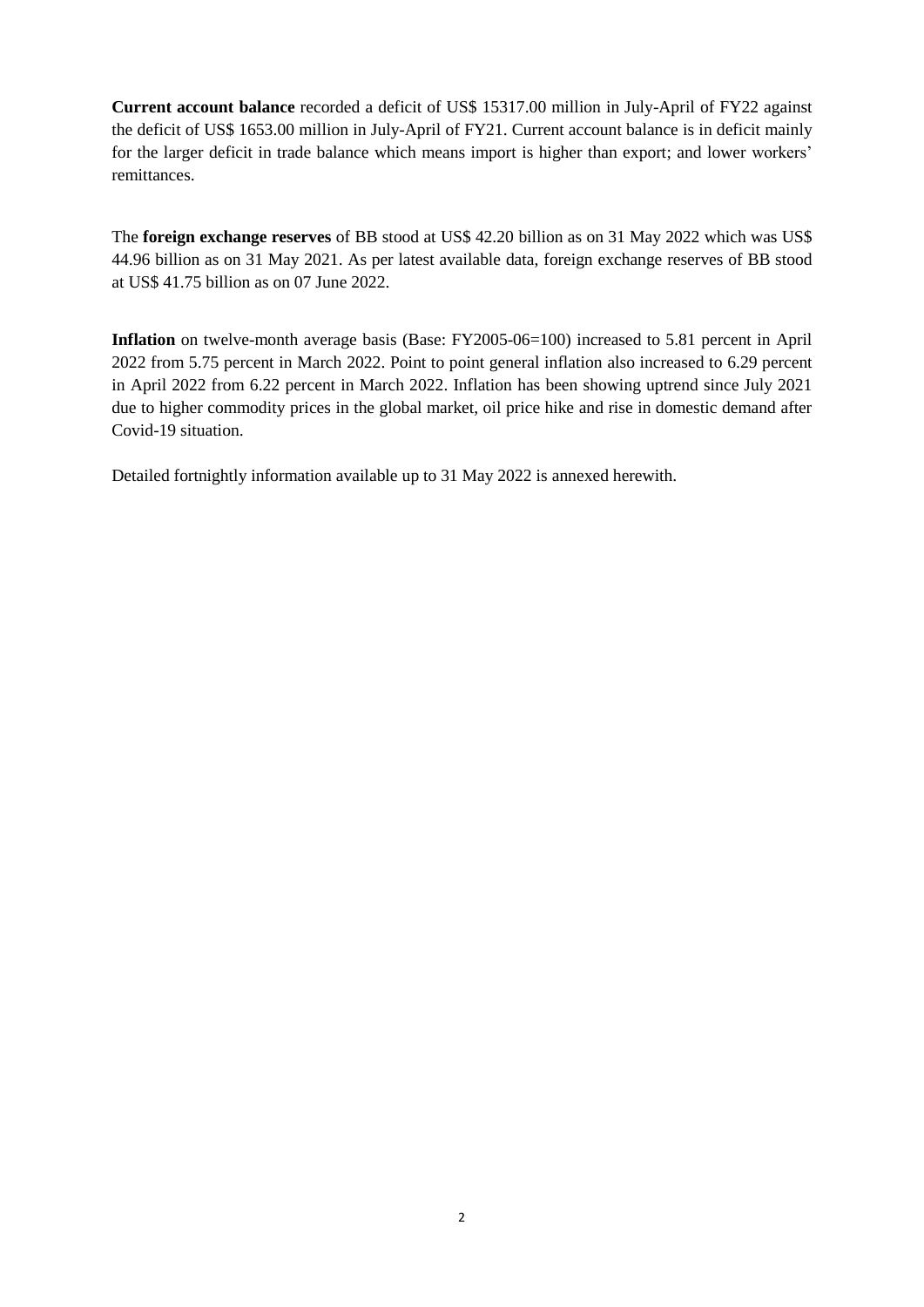# **Detailed Information on Trends of Major Economic Indicators upto 31 May 2022**

## **I. Money and Credit**

| 1. <b>Explore</b> , and Create<br>(Taka in crore) |                  |                   |                  |                |                         |                              |                              |
|---------------------------------------------------|------------------|-------------------|------------------|----------------|-------------------------|------------------------------|------------------------------|
| <b>Particulars</b>                                | <b>June 2020</b> | <b>April 2021</b> | <b>June 2021</b> | March 2022 $R$ | April 2022 <sup>P</sup> | July-April FY22 <sup>P</sup> | July-April FY21 <sup>R</sup> |
|                                                   | $\overline{2}$   |                   |                  | 5              | 6                       |                              | 8                            |
| 1. Broad money (M2)                               | 1373735.00       | 1500441.50        | 1560895.30       | 1629906.20     | 1663704.60              | 102809.30                    | 126706.50                    |
|                                                   | $(+12.64)$       | $(+9.22)$         | $(+13.62)$       | $(+4.42)$      | $(+6.59)$               | $(-18.86)$                   | $(+19.02)$                   |
| 2. Bank deposits"                                 | 1181620.60       | 1308030.60        | 1351377.60       | 1417219.50     | 1426912.70              | 75535.10                     | 126410.00                    |
|                                                   | $(+10.92)$       | $(+10.70)$        | $(+14.37)$       | $(+4.87)$      | $(+5.59)$               | $(-40.25)$                   | $(+52.08)$                   |
| 3. Domestic credit $(A+B)$                        | 1307633.80       | 1382231.70        | 1439899.10       | 1562710.80     | 1600069.60              | 160170.50                    | 74597.90                     |
|                                                   | $(+14.02)$       | $(+5.70)$         | $(+10.11)$       | $(+8.53)$      | $(+11.12)$              | $(+114.71)$                  | $(-41.07)$                   |
| A. Public sector (including govt.) (i+ii)         | 210365.90        | 217900.40         | 251043.70        | 271272.30      | 290438.80               | 39395.10                     | 7534.50                      |
|                                                   | $(+53.97)$       | $(+3.58)$         | $(+19.34)$       | $(+8.06)$      | $(+15.69)$              | $(+422.86)$                  | $(-87.78)$                   |
| i. Net credit to govt. sector                     | 181150.80        | 187168.10         | 221025.90        | 235493.50      | 254529.30               | 33503.40                     | 6017.30                      |
|                                                   | $(+59.92)$       | $(+3.32)$         | $(+22.01)$       | $(+6.55)$      | $(+15.16)$              | $(+456.78)$                  | $(-89.08)$                   |
| ii. Credit to other public sector                 | 29215.10         | 30732.30          | 30017.80         | 35778.80       | 35909.50                | 5891.70                      | 1517.20                      |
|                                                   | $(+25.09)$       | $(+5.19)$         | $(+2.75)$        | $(+19.19)$     | $(+19.63)$              | $(+288.33)$                  | $(-76.88)$                   |
| <b>B.</b> Credit to private sector                | 1097267.90       | 1164331.40        | 1188855.30       | 1291438.50     | 1309630.80              | 120775.50                    | 67063.50                     |
|                                                   | $(+8.61)$        | $(+6.11)$         | $(+8.35)$        | $(+8.63)$      | $(+10.16)$              | $(+80.09)$                   | $(+3.31)$                    |
| 4. Reserve money @                                | 284483.40        | 327852.50 ***     | 348071.80        | 337790.70 **   | 330285.40 *             | $-17786.40$                  | 43369.10                     |
|                                                   | $(+15.56)$       | $(+15.24)$        | $(+22.35)$       | $(-2.95)$      | $(-5.11)$               | $(-141.01)$                  | $(+80.32)$                   |

Source: Statistics Department, BB.

**Note: Figures in the parenthesis of column no 2 to 6 of data from left indicate percentage changes over the previous June.** 

**Figures in the parenthesis of column no 7 & 8 indicate percentage changes over corresponding period of the last year.** 

P= Provisional, @=excluding F.C. clearing account, R=Revised

\*Figure as of 31 May 2022, \*\*Figure as of 12 May 2022, \*\*\*Figure as of 31 May 2021.

# Including both demand and time deposits (excluding inter-bank)

**Growth Rate in this table is calculated with the formula: ((Current-Previous)/|Previous|)X 100**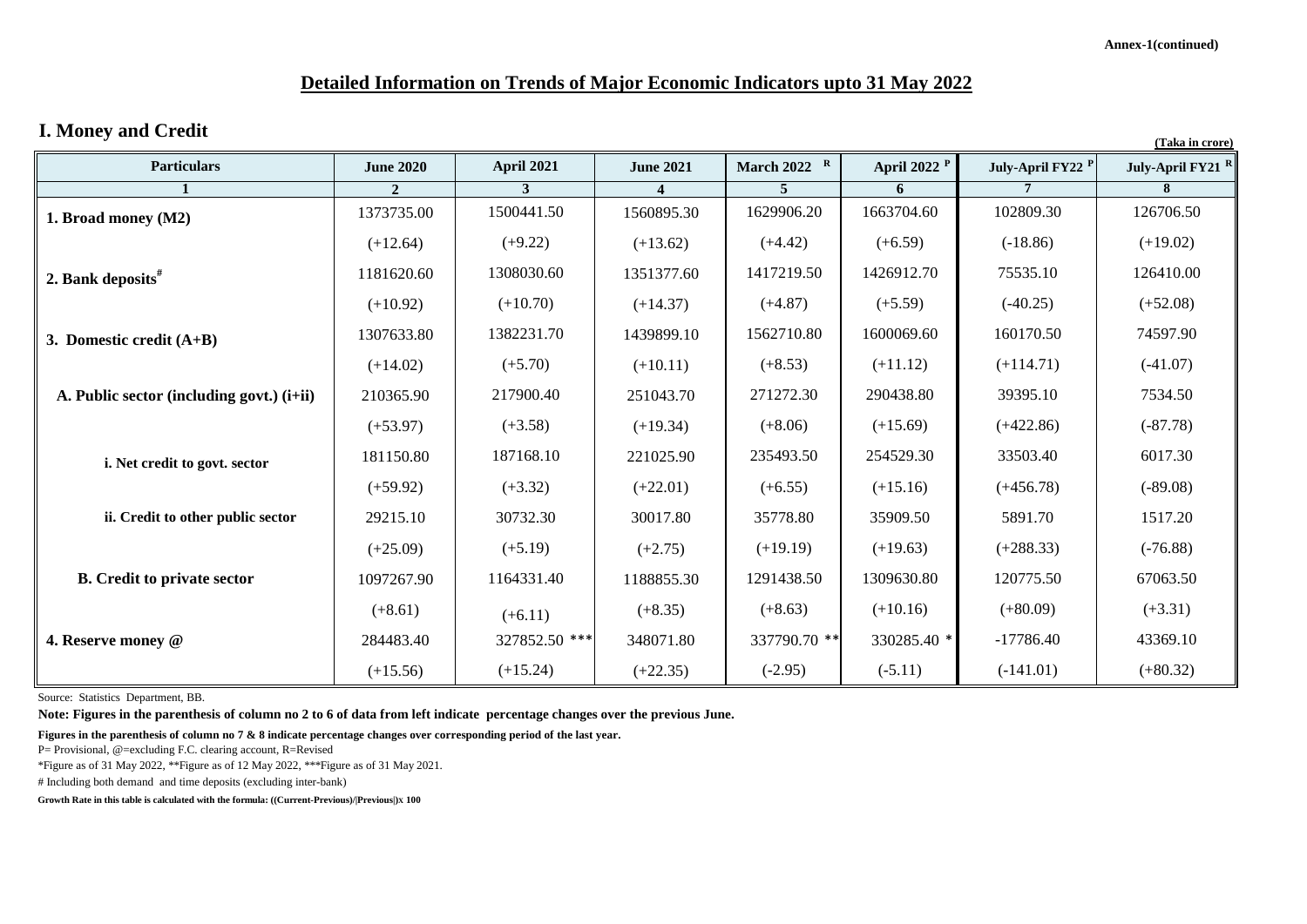|                                                                                             | As on                  |                          | Flow for the period of                           |                |                              |                             |  |
|---------------------------------------------------------------------------------------------|------------------------|--------------------------|--------------------------------------------------|----------------|------------------------------|-----------------------------|--|
| <b>Particulars</b>                                                                          | 31 May 2021            | 31 May 2022 <sup>P</sup> | 13-31 May 2021                                   | 13-31 May 2022 | 01 July 2020 to 31 May 2021  | 01 July 2021 to 31 May 2022 |  |
| 1. A. Net outstanding position of govt. borrowing<br>from Bangladesh Bank                   | 11299.14               | 26717.89                 | -9637.57                                         | $-4196.41$     | -33054.36                    | 2175.75                     |  |
| B. Net outstanding position of govt. borrowing<br><b>from banking sector (including BB)</b> | 180758.66              | 234767.33                | $-2744.84$                                       | 1369.14        | 2935.65                      | 32652.24                    |  |
|                                                                                             | As of end              |                          | Flow for the month of                            |                | Flow for the period of       |                             |  |
|                                                                                             | <b>March 2021</b>      | March $2022^P$           | <b>March 2021</b>                                | March $2022P$  | <b>July-March FY21</b>       | <b>July-March FY22</b>      |  |
| 2. Net outstanding position of non-bank borrowing<br>of the govt.*                          | 376100.72              | 405329.85                | $(+)3546.51$                                     | $(+)2712.70$   | $(+)35111.38$                | $(+)20059.87$               |  |
|                                                                                             | <b>March 2021</b>      | March $2022^P$           | <b>July-March FY21</b><br>178257.40<br>$(+7.31)$ |                | July-March FY22 <sup>P</sup> |                             |  |
| 3. Govt. tax revenue collection (NBR portion)                                               | 25185.66<br>$(+22.65)$ | 27549.69<br>$(+9.39)$    |                                                  |                | 204008.15<br>$(+14.45)$      |                             |  |

**Source: Research Department & Statistics Department, BB and National Board of Revenue.**

**Note: Figures in the parenthesis indicate percentage changes over the same period of the previous year**

**P= Provisional**

**\* Excludes saving certificates held by the banks and includes T.bills & T.bonds held by non-bank financial institutions.**

#### **II. Government Financing (Taka in crore)**

Annex-1(continued)